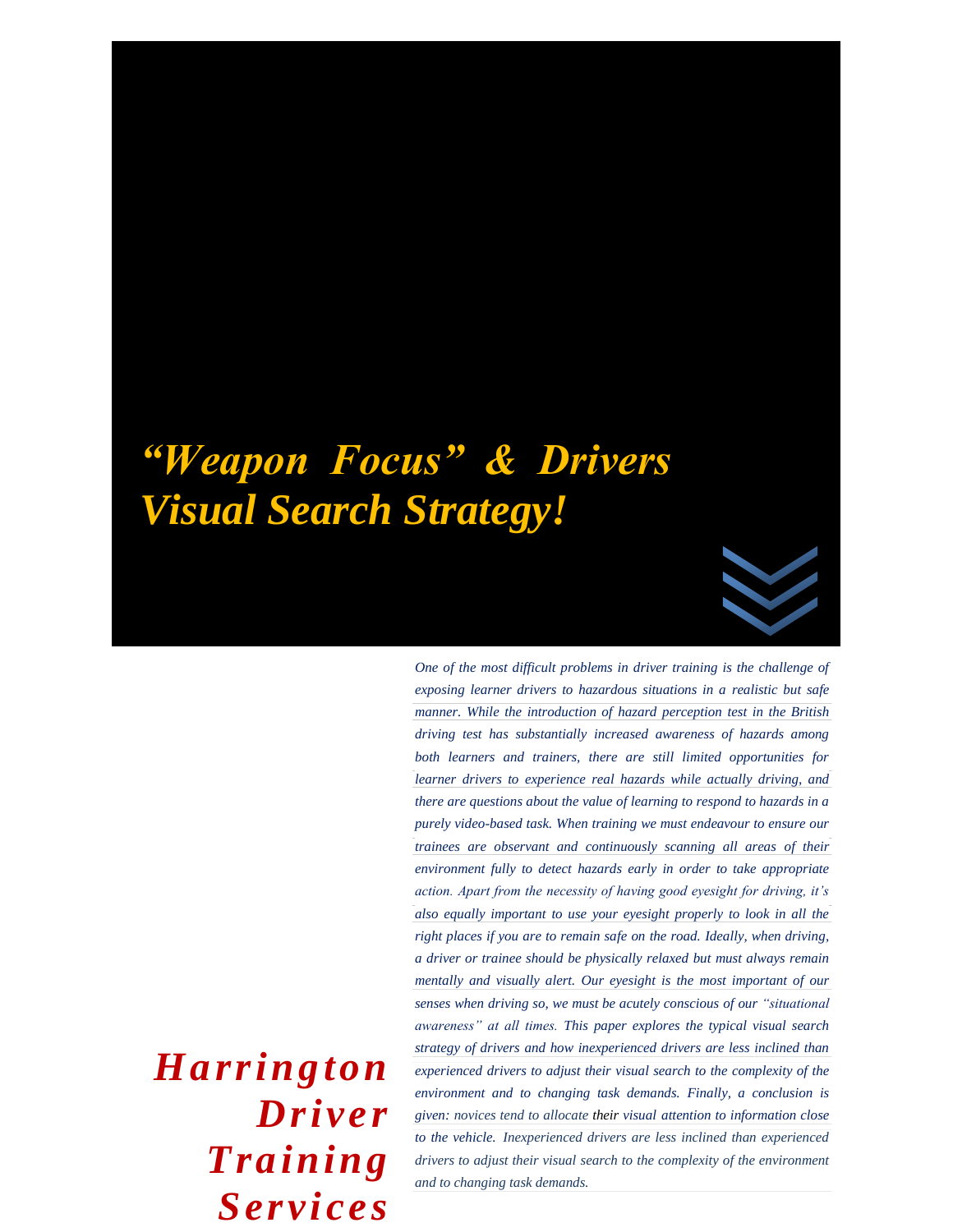# *"Weapon Focus"& Drivers Visual Search Strategy!*

*Tom Harrington LL B F Inst. MTD (September 2020)*

#### *Introduction*

o drive a vehicle safely, we are required to perceive visual stimulus, quickly and accurately of pedestrians cyclists, motorcyclists and other vehicles, Since visual sensitivity generally decreases with increasing the retinal **Example 3** a vehicle safely, we are required to perceive visual stimulus, quickly and accurately of pedestrians cyclists, motorcyclists and other vehicles, Since visual sensitivity generally decreases with increasing the important role in perceiving the visual stimulus during car driving by capturing a peripheral stimulus on the fovea. <sup>3</sup> Several studies measured eye movements during driving and found that frequencies of saccades <sup>4</sup> and fixation durations decreased with increasing the number of the visual objects. *(Chapman & Underwood, 1998*; <sup>5</sup> Miura, 1992). <sup>6</sup> It appears there are few studies conducted examining eye movements during driving with conditions controlled experimentally (e.g., driving in a road situation). However, some studies have explored the visual behaviour of car drivers. <sup>7</sup> A comparison of drivers' eye movements in filmed and simulated dangerous driving situations is the most important considerations in such studies and is the way in which visual behaviours are modified in dangerous or stressful driving situations. <sup>8</sup> The idea that attention is altered in stressful situations has a long history in psychology. *Easterbrook* (1959)<sup>9</sup> proposed the general idea that arousal causes a narrowing in the range of cues attended to by an organism. Applied cognitive psychologists have extended this idea to 'weapon focus' <sup>10</sup> in which a witness to crime may look at the weapon, but fail to remember the face of an assailant. Participants who were asked to watch situations where a shop customer holds either a gun or a cheque found that viewers fixated more on the gun than they did on the cheque.

<sup>&</sup>lt;sup>1</sup> Millodot, M. (1965). *Foveal and extra-foveal acuity with and without stabilized retinal images. The British Journal* of Physiological Optics, 23, 75-106.

<sup>2</sup> Osaka, N. (1976). *Visual reaction time as a function of target size and retinal eccentricity in the peripheral visual field*. Japanese Psychological Research, 18, 183-190.

<sup>&</sup>lt;sup>3</sup> Eye fovea: In the eye, a tiny pit located in the macula of the retina that provides the clearest vision of all. Only in the fovea are the layers of the retina spread aside to let light fall directly on the cones, the cells that give the sharpest vision. Also called fovea or fovea centralis.

<sup>4</sup> Saccades are rapid, ballistic movements of the eye**s** that abruptly change the point of fixation. ... Saccadic eye movements are said to be ballistic because the saccade-generating system cannot respond to subsequent changes in the position of the target during the course of the eye movement.

<sup>5</sup> Chapman, P., & Underwood, G. (1998). *Visual search of driving situations: Danger and experience, Perception,*  27, 951-964.

<sup>6</sup> Miura, T. (1992). *Visual search in intersections: An underlying mechanism.* IATSS RESEARCH, 16, 42–49.

<sup>7</sup> (For reviews see Chapman and Underwood, 1998; Crundall, 2005; Underwood *et al*., 2007). One of 112

<sup>8</sup> (Kramer *et al.* 1990)

<sup>9</sup> Easterbrook, J. A. (1959). *The effect of emotion on cue utilization and the organization of behavior. Psychological Review*, 66, 183–201.

<sup>10</sup> Loftus *et al.* (1987)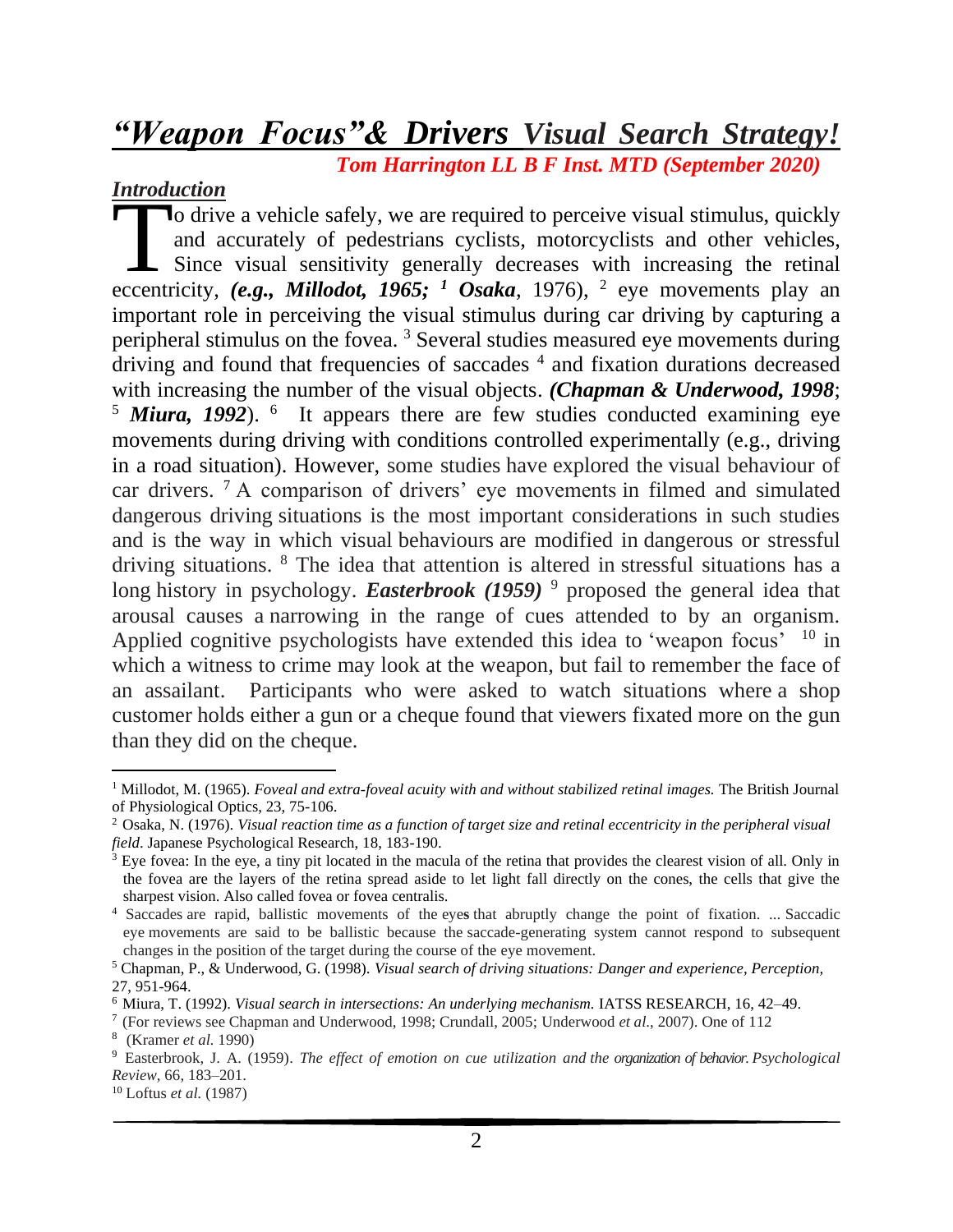In a similar study, they observed more frequent and extended fixations on central information in stressful conditions.

# *Novices – Visual Attention Close to the Vehicle*

Novice drivers are statistically over-represented in reported road crashes, with recent evidence suggesting that some of this increased crash involvement may be a result of limitations in their cognitive processing. Such processing has typically been measured by recording drivers' patterns of eye movements; however, the exact ways in which eye movements are reported and interpreted varies substantially between different studies in various literatures. Therefore, it's important to investigate whether novice drivers and experienced drivers differ in clear and reproducible ways in their visual search. Safe driving depends on your ability to notice many things simultaneously. Our eyes provide two types of visions: central vision and peripheral or side vision. Central vision allows us to make very important judgments like estimating speed, distance and understanding details in the road ahead, whereas peripheral vision helps us detect events to the side that are important to us, even when we're not looking directly at them. Most driving mistakes are caused by bad habits in the way drivers use their eyes. Novices tend to allocate their visual attention to information close to the vehicle, which may be caused by their limited steering control skills compared to experienced drivers. *(Mourant & Rockwell, 1972)*. <sup>11</sup> *Summala, Nieminen, and Punto (1996)* <sup>12</sup> showed that inexperienced drivers rely less on peripheral vision for lateral vehicle control, and fixate more on lane markers and areas close to the vehicle. <sup>13</sup> But additionally, preliminary eye movement data indicated that road commentary may have influenced visual search behaviour of the participants by 'prompting' them to allocate extra visual attention capacity to hazard rich areas, as evidenced by an increase of their fixation clusters across the visual field.

# *Scanning, Detecting & Responding to Hazards*

An important concept in defensive driving is the acronym (IPDE): *Identify Predict, Decide,* and *Execute* which is the step-by-step process behind the principles of defensive driving and complexities of visual perception in traffic. IPDE is an organized thinking and acting process that you will constantly use while driving.

<sup>11</sup> Mourant, Ronald R. & Rockwell, Thomas, H. (1972) Strategies of Visual Search by Novice & Experienced Drivers. Human Factors: The Journal of Human Factors & Ergonomics Society Journals. sagepub.com

<sup>12</sup> Summala, H. *et al* (1996) *Maintaining Lane Position With peripheral Vision During In-Vehicle Tasks. Human Factors, 38 (3), 442-451*. https://doi.org

<sup>13</sup> P.M. van Leeuven et *al,* 92013) *Task for simulator-based driver training*. Proceedings of the Seventh International Driving Symposium on Human Factors in Driver Assessment, Training, and Vehicle Design. Delft University of Technology, The Netherlands.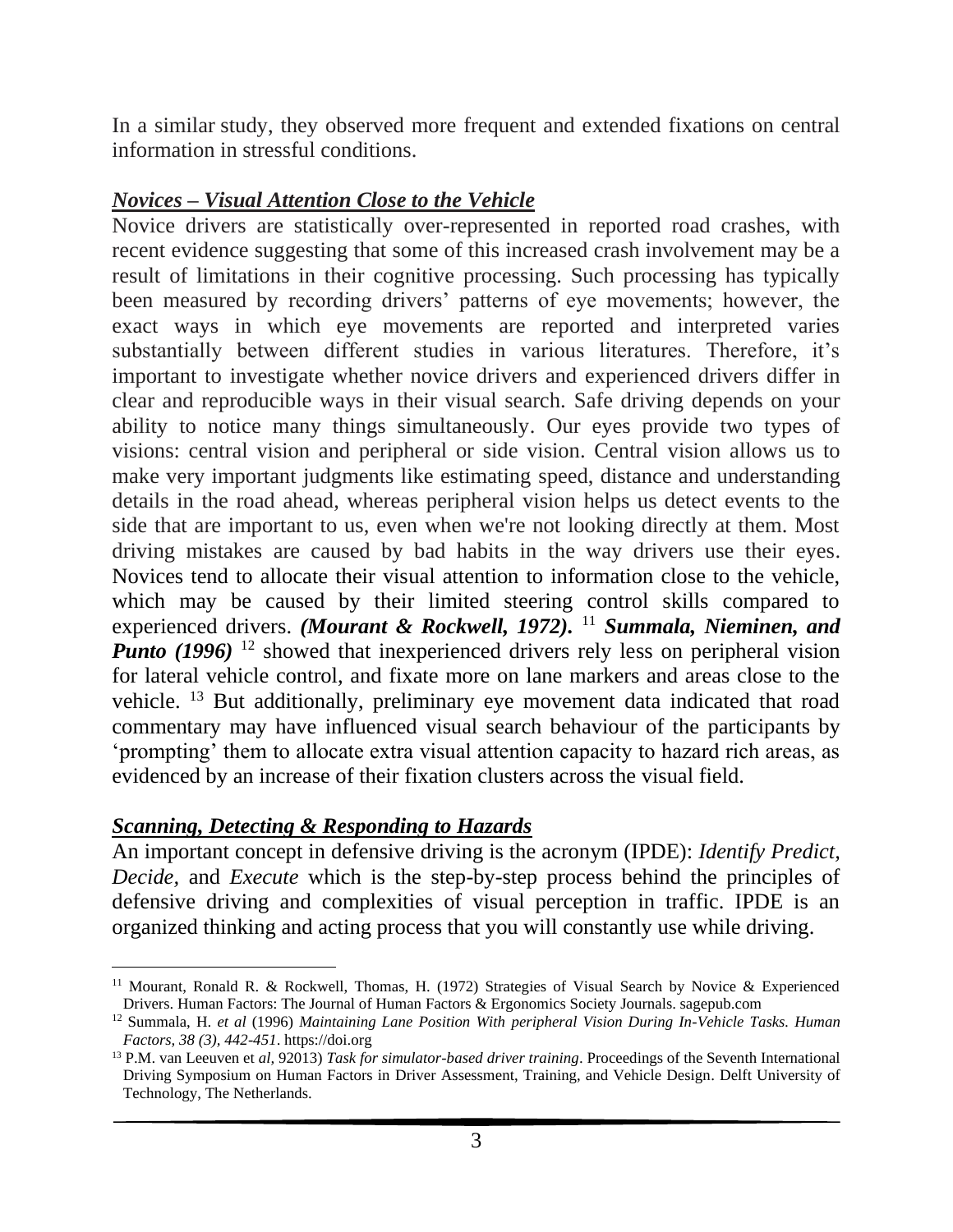In order to avoid last minute reactions and spot possible traffic hazards early, keep your head up and always look well ahead of your vehicle into the distance. *(Remember the Smith System - Aim High etc. Ed.)* Start braking early if you see any hazards or traffic ahead of you slowing down. Also check the space between your car and any vehicles in the in the lane next to you. It is very important to check behind you before you change lanes, slow down quickly, back up, or drive down a long or steep hill. You should also check your instrument panel frequently to ensure there are no problems with the vehicle and to verify your speed. Young drivers are overrepresented in road traffic crashes. Crash rates are highest in the first months of independent driving and decline as drivers gain experience. Many studies have shown differences in visual search behaviour between experienced and novice drivers. One factor that has been associated with the high crash rates among novice drivers is their poor ability to identify and anticipate hazards. One of the major challenges facing novice drivers seems to be adequately scanning, detecting, and responding to hazards which present during the course of everyday driving; a process that involves 'reading the road' and modifying driver behaviour accordingly.

# *Novice Drivers - Elevated Mental Workload*

Driving statistics for many years have found that driver age and experience both make independent contributions to high crash rates. Young car drivers in the UK between the ages of 17 and 25 are statistically over-represented in reported road accidents compared to older drivers aged 25 and above. In the UK, young car drivers have been found to make up 18% of all reported road crashes, which is considerably higher than the 5% of miles they account for. In the US, young drivers which include drivers between the ages of 15–20 years made up 9% of all fatal crashes in 2016, despite accounting for only 5.4% of all licensed drivers. Globally, it has been found that road injuries sustained from driving are the leading cause of death for people between the ages of 15–29 years. Previous studies have indicated that inexperienced drivers tend to utilize only a small proportion of the visual field when driving, and this limited visual search strategy may play a significant role in the over-representation of young novice drivers' involvement in crashes. This deficiency in visual search is especially evidenced through crashes occurring at intersections, or other densely populated road environments. More recently, road commentary has become of interest within a number of driver education initiatives, and several current studies have indicated that road commentary indeed improves drivers' performance in hazard perception tasks.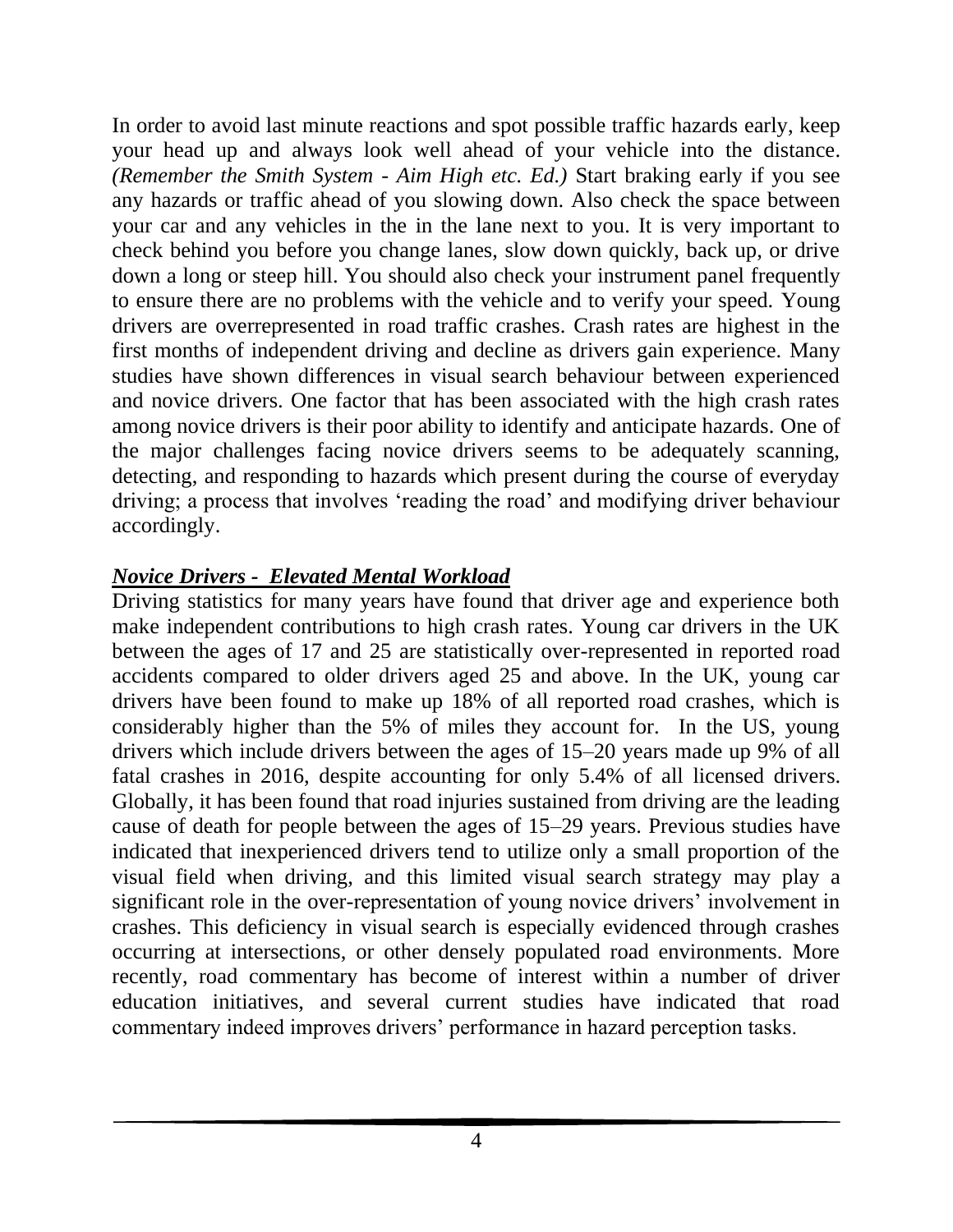However, relatively little is known about commentaries influence on the underlying cognitive mechanisms responsible for enhanced situation awareness or hazard awareness, and whether such improvements generalize to a broader range of road scenarios. *McKnight and McKnight (2003) <sup>14</sup>* reviewed 2,000 police accident reports, and showed that failure to search ahead, to the side, or the rear was a factor in 43% of young drivers' crashes. Several studies have shown that novice drivers have an elevated mental workload, a phenomenon which has been associated with spatial gaze concentration. *Crundall and Underwood (1998) <sup>15</sup>* found that inexperienced drivers are less inclined than experienced drivers to adjust their visual search to the complexity of the environment and to changing task demands.

#### *Improve Visual Search Performance*

One of the most difficult problems in driver training is the challenge of exposing learner drivers to hazardous situations in a realistic but safe manner. While the introduction of hazard perception testing in the British driving test has substantially increased awareness of hazards among both learners and trainers, there are still limited opportunities for learner drivers to experience real hazards while actually driving. And there are questions about the value of learning to respond to hazards in a purely video-based task. A three-year project at the Accident Research Unit, University Nottingham, explored the possibility of using hazard-perception training in simulators owned by the British School of Motoring (BSM). One of the main aims of the training intervention was to improve the visual search performance of novice drivers. The purpose of the project was to compare the typical visual search behaviour of drivers in the simulated hazardous scenarios with the behaviour of drivers in actual dangerous situations, and while watching videos of driving hazards. The results show that typical patterns of attentionfocusing in hazardous situations occur in most simulated hazards and that they are particularly noticeable during the precursors to these hazards. Differences in visual behaviour among three types of hazard were explored and the time course of changes in visual behaviour was analyzed.

<sup>14</sup> McKnight & McKnight (2003). *Changes of Driver Performance & Gaze Behaviour of Novice Drivers During a 30 -Minute Simulator Based Training.* Sciencedirect.com

<sup>15</sup> Crundall & Underwood (1998) *Effects of Experience & Processing Demands in Visual Information Acquisition in Drivers. Ergonomics, 41, 448-458*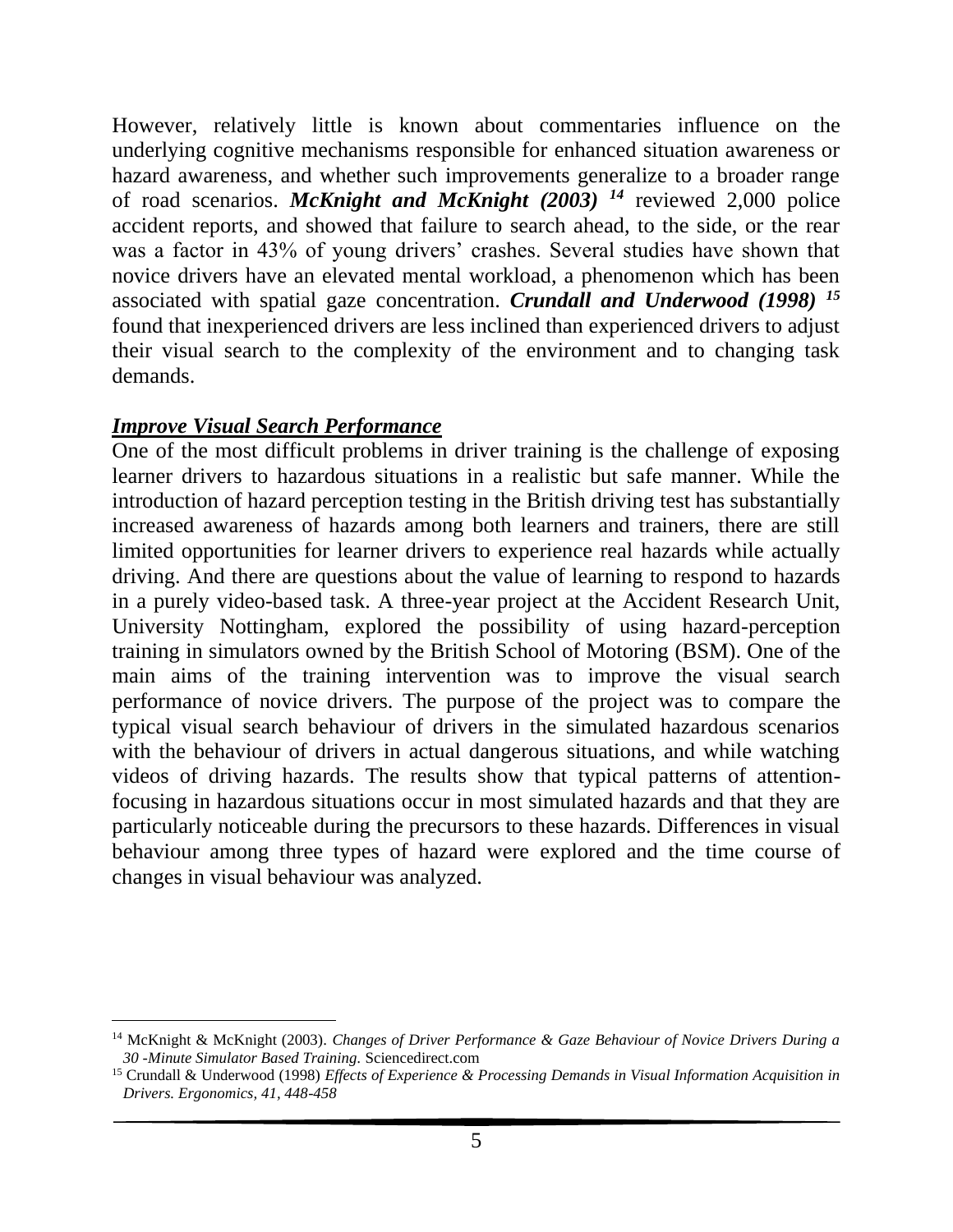#### *Cognitive Psychologists & "Weapon Focus"*

Numerous studies have explored the visual behaviour of car drivers (for reviews see *Chapman and Underwood, 1998; <sup>16</sup> Crundall, 2005; <sup>17</sup> Underwood et al.,*  2007). <sup>18</sup> One of the most important considerations in such studies is the way in which visual behaviours are modified in dangerous or stressful driving situations. The idea that attention is altered in stressful situations has a long history in psychology. *Easterbrook (1959)* <sup>19</sup> proposed the general idea that arousal causes a narrowing in the range of cues attended to by an organism. Applied cognitive psychologists have extended this idea to 'weapon focus' *(Kramer et al., 1990) <sup>20</sup>* in which a witness to a crime may look at the weapon, but fail to remember the face of an assailant. *Loftus et al.* (1987) <sup>21</sup> had participants watch situations where a shop customer holds either a gun or a cheque. They found that viewers fixated more on the gun than they did on the cheque. In a similar study, *Christianson et al. (1991)* <sup>22</sup> observed more frequent and extended fixations on central information in stressful conditions. If such attention-focusing occurs in driving situations, we might expect that in hazardous situations, participants would focus on the information directly ahead of them and fail to attend to more peripheral sources of information. *Chapman and Underwood (1998, 1999)* <sup>23</sup> tested this hypothesis by having drivers watch hazard-perception videos while their eye movements were recorded. They found that there were a few minor differences in the general locations fixated in hazardous situations, but there was no clear overall tendency for a focus on central locations at the expense of peripheral ones. *Chapman and Groeger (2004)* <sup>24</sup> argue that memory tests in such situations are consistent with the idea that what drivers focus on in dangerous situations is not information that is spatially central, but information that is central to the driving task.

<sup>16</sup> Chapman, P. and Underwood, G. (1998) *Visual search of driving situations: dangerand experience*. *Perception*, 27, 951–964.

<sup>17</sup> Crundall, D. (2005). *The integration of top-down and bottom-up factors in visual search during driving.* In G. Underwood (ed.), *Cognitive Processes in Eye Guidance* .Oxford: Oxford University Press. pp. 283–302.

<sup>18</sup> Underwood, G., Crundall, D. and Chapman, P. (2007) Driving*.*In F. T. Durso (ed.), *Handbook of Applied Cognition*, 2nd ed. Chichester: Wiley. pp. 391–414.

<sup>19</sup> Easterbrook, J. A. (1959). *The effect of emotion on cue utilization and the organization of behavior. Psychological Review*, 66, 183–201.

<sup>&</sup>lt;sup>20</sup> *Behavioural Research in Road Safety.* (2007). DfT 17<sup>th</sup> Seminar. Accident Research Unit, School of Psychology, University of Nottingham. Nottingham NG7 2RD

<sup>21</sup> Loftus, E. F., Loftus, G. R. &Messo, J. (1987). *Some facts about 'Weapon Focus'. Law and Human Behaviour,* 11, 55–62.

<sup>22</sup> Christianson, S., Loftus, E. F., Hoffman, H. and Loftus, G. R. (1991*) Eye fixations and memory for emotional events. Journal of Experimental Psychology: Learning, Memory, and Cognition*, 17, 693–701.

<sup>23</sup> Chapman, P. and Underwood, G. (1999). *Looking for danger: drivers' eye movements in hazardous situations*. In. A. G. Gale, I. D. Brown., C. M. Haslegraveand S. P. Taylor (eds), *Visionin Vehicles VII*. Elsevier, Amsterdam. pp. 225–232.

<sup>24</sup> Chapman, P. and Groeger, J. (2004) *Risk and the recognition of driving situation*. *Applied Cognitive Psychology*, 18, 1231–1249.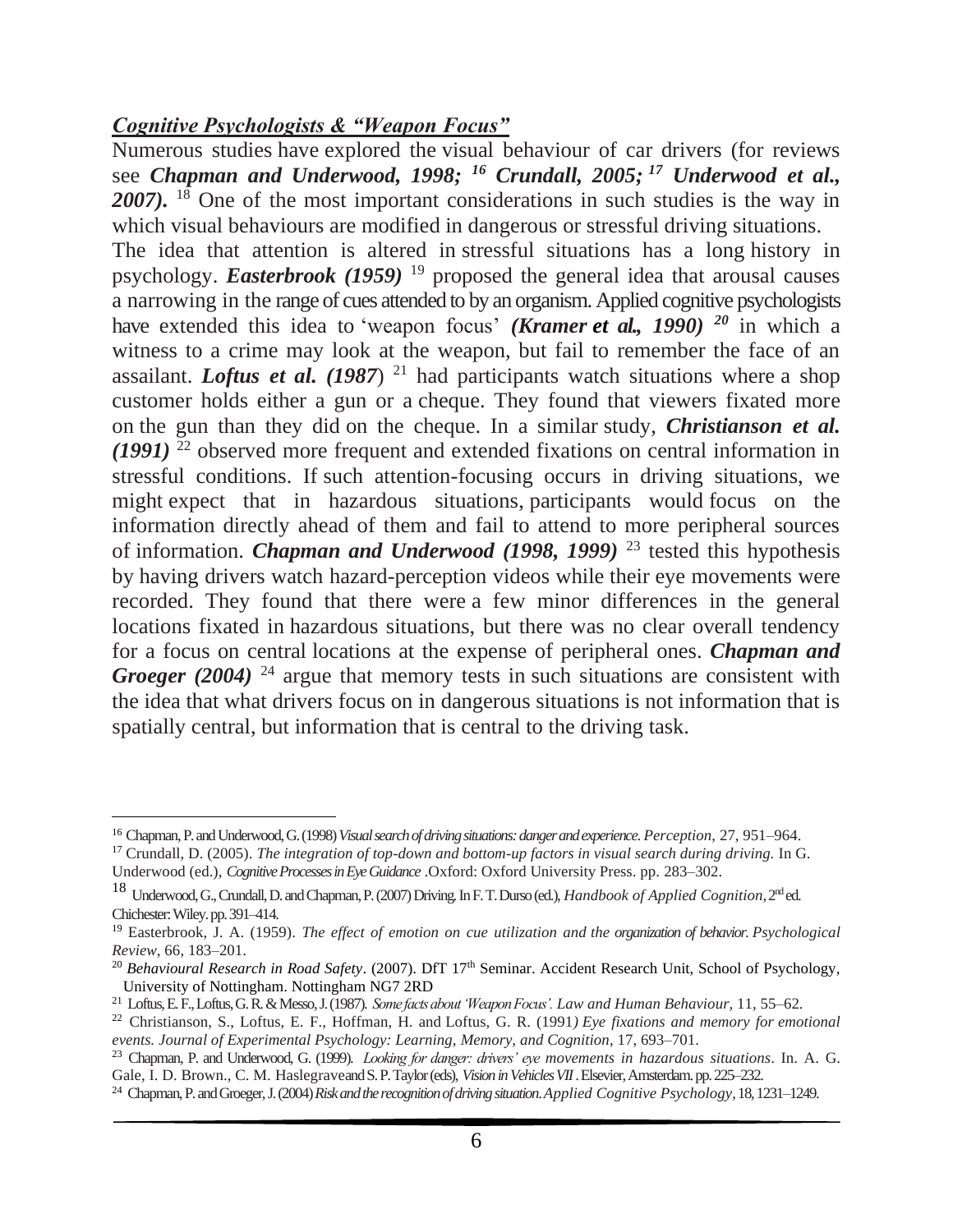Consistent with this idea, although there is little evidence for spatial attentionfocusing from records of eye movements, there is plenty of evidence that drivers' visual search is systematically different if hazards are present. *Chapman and Underwood (1998)* <sup>25</sup> made systematic comparisons of a wide range of eye movements, variable for safe and dangerous situations, while participants watched hazard-perception videos. They found that, during hazards, fixation durations increased, the mean saccade amplitude decreased, and the overall spread of search (as measured by both vertical and horizontal variance in fixation locations) decreased. Although drivers did focus on hazards, the location of hazards was not always spatially central to the driving. To observe attentionfocusing in hazardous situations, it is necessary to define eye-movement measures relative to individual hazard locations. *Underwood et al. (2005)* <sup>26</sup> did just this, defining each fixation relative to the appearance of an individual hazard. They found a dramatic increase in fixation duration the time an individual driver detects a hazard. Although this increase in fixation duration can be detected by comparisons across broadly safe and dangerous situations *(e.g. Chapman and Underwood, 1998),* <sup>27</sup> the data from *Underwood et al. (2005)* <sup>28</sup> strongly suggest that the actual duration of attention focusing is likely to be limited to the single fixation at the time a hazard is detected.

#### *Training Drivers' Visual Search*

Relatively few researchers have attempted to directly influence novice drivers' patterns of visual search. A danger in any such training is that eye movements are likely to be a consequence of other aspects of visual processing – thus a driver may fixate on a region until information from that region is fully processed. At that point they may move onto a new region, searching for additional information. Differences in fixation durations between novice and experienced drivers in unfamiliar situations (e.g. *Chapman and Underwood, 1998*)<sup>29</sup> will thus reflect the additional time a novice driver requires to process riskrelated information.

<sup>25</sup> Chapman, P. and Underwood, G. (1999). *Looking for danger: drivers' eye movements in hazardous situations*. In. A. G. Gale, I. D. Brown., C. M. Haslegraveand S. P. Taylor (eds), *Visionin Vehicles VII*. Elsevier, Amsterdam. pp. 225–232.

<sup>26</sup> Underwood, G., Phelps, N., Wright, C., van Loon, E. and Galpin, A. (2005) *Eye fixation scan paths of younger and older drivers in a hazard perception task. Ophthalmic and Physiological Optics*, 25, 346–35

<sup>27</sup> Chapman, P. and Underwood, G. (1999). *Looking for danger: drivers' eye movements in hazardous situations*. In. A. G. Gale, I. D. Brown., C. M. Haslegrave and S. P. Taylor (eds), *Visionin Vehicles VII*. Elsevier, Amsterdam. pp. 225–232.

<sup>28</sup> Underwood, G., Phelps, N., Wright, C., van Loon, E. and Galpin, A. (2005) *Eye fixation scan paths of younger and older drivers in a hazard perception task. Ophthalmic and Physiological Optics*, 25, 346–356

<sup>29</sup> Chapman, P. and Underwood, G. (1999). *Looking for danger: drivers' eye movements in hazardous situations*. In. A. G. Gale, I. D. Brown., C. M. Haslegrave and S. P. Taylor (eds), *Visionin Vehicles VII*. Elsevier, Amsterdam. pp. 225–232.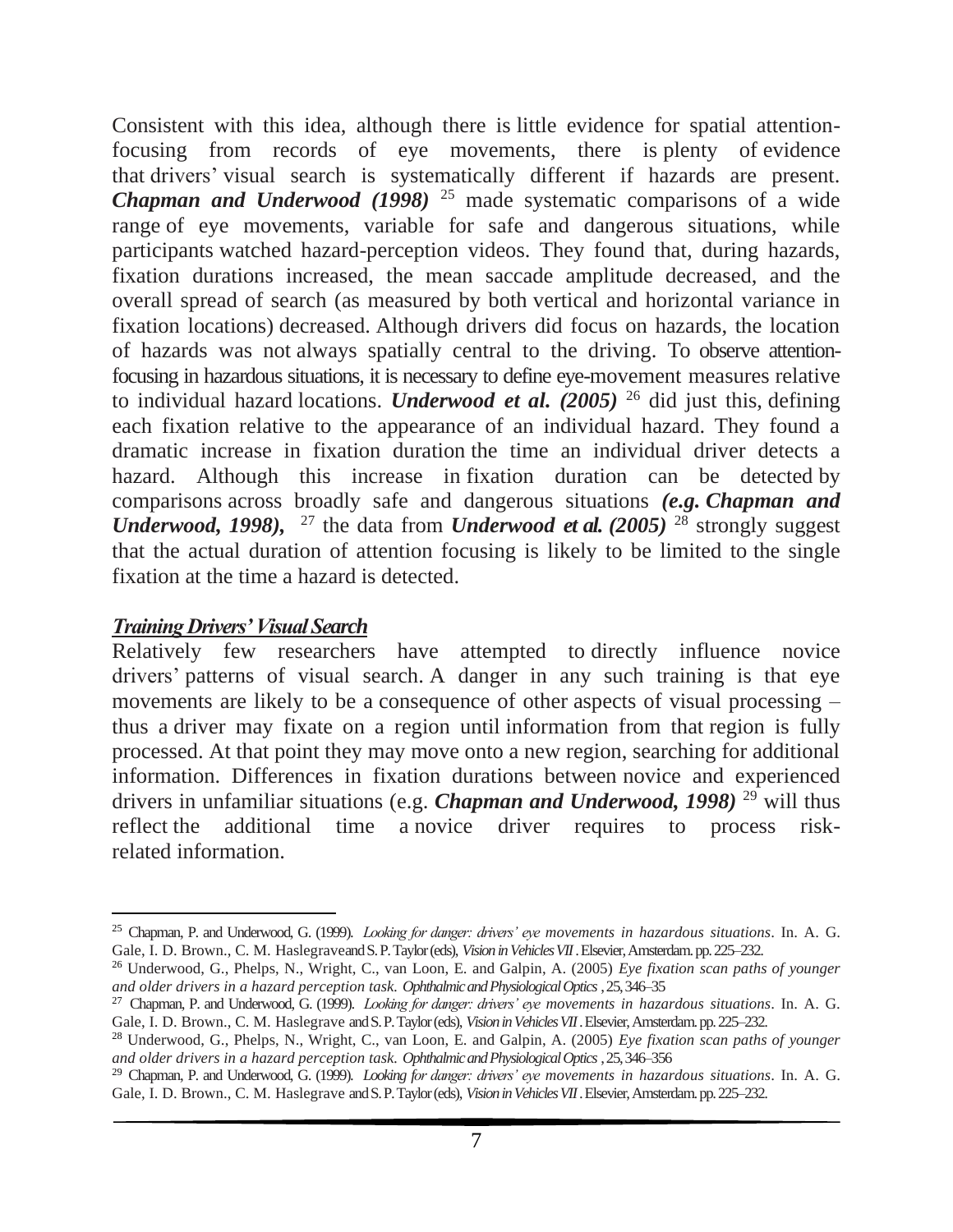A visual search-training intervention that encourages novice drivers to copy the search strategies of experienced drivers may simply cause them to leave a region of fixation before the relevant information in fully processed. Such training could be potentially dangerous. If an intervention is aimed at reducing fixation durations, it makes better conceptual sense to teach novice drivers about hazardous situations with the intention that this will allow them to process relevant visual information faster and, consequently, reduce fixation durations and allow an increased spread of search. Thus, training that improves hazard perception is itself likely to improve visual search. Studies on hazard perception training (e.g. *Deery, 1999; et al, 1998; <sup>30</sup> McKenna and Crick, 1994; <sup>31</sup> Horswill and McKenna, 2004; <sup>32</sup> McKenna et al ., 2006) <sup>33</sup>* provide useful basis for training broader visual search strategies, but relatively few studies have actually measured the influence of such training on drivers' eye movements.

#### *"What Happens Next"*

The first large-scale study attempting to train and measure drivers' visual search strategies was reported by *Chapman et al. in 2002.* <sup>34</sup> Their training intervention took the form of a one-hour video-based task designed to train three specific components: knowledge, anticipation, and scanning. Similar to previous hazard perception studies, it was assumed that watching videos of potentially dangerous situations while providing commentaries and listening to expert commentaries would improve novice drivers' knowledge of hazardous road situations and they would potentially process them faster. Anticipation training was provided using a *'What Happens Next?'* prediction test similar to that used by *McKenna and Crick (1994).* <sup>35</sup> The final component of this intervention was designed to more directly influence drivers visual scanning. Here drivers were shown videos of dangerous situations with multiple areas of potential hazard circled.

<sup>30</sup> Deery, H. A. (1999) Hazard and risk perception among young novice drivers. *Journal of Safety Research*, 30, 225–236.

<sup>31</sup> McKenna, F. P. and Crick, J. L. (1994) *Hazard Perception in Drivers: A Methodology for Testing and Training.* TRL Report No. 313. Crowthorne: Transport Research Laboratory. McKenna,

<sup>32</sup> Horswill, M. S. and McKenna, F. P. (2004) *Drivers' hazard perception ability: situation awareness on the road.*In S. Banbury and S. Tremblay (eds), *A Cognitive Approach to Situation Awareness*. Aldershot: Ashgate.

<sup>34</sup> Chapman, P., Underwood, G. and Roberts, K. (2002) *Visual search patterns in trained and untrained novice drivers. Transportation Research F,* 5, 157–167.

<sup>35</sup> McKenna, F. P. and Crick, J. L. (1994) *Hazard Perception in Drivers: A Methodology for Testing and Training.* TRL Report No. 313. Crowthorne: Transport Research Laboratory. McKenna,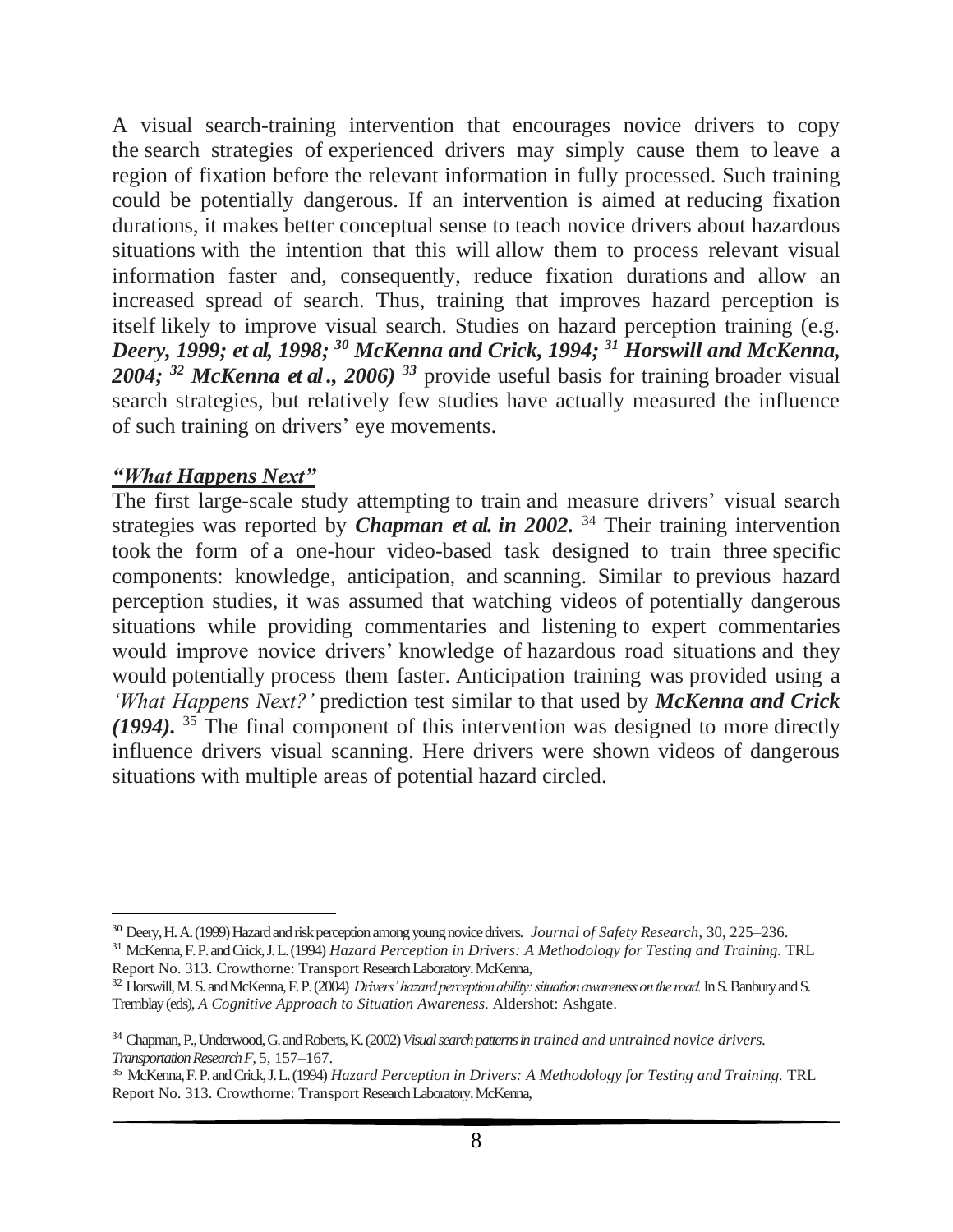Such videos were played initially at half speed to give drivers time to fully process information in all areas and were subsequently played at full speed to encourage a scanning strategy that was both wide and rapid. *Chapman et al ,* 36 monitored their novice drivers' eye movements while performing hazardperception tests before training, immediately after training and in a long-term follow-up condition between three and six months after the training intervention. *Chapman et al,* (2002)<sup>37</sup> found that the training intervention reduced fixation durations and increased the novice drivers' spread in a laboratory hazardperception test. *Chapman et al. (2002) <sup>38</sup>* concluded that eye-movement training can help novice drivers to develop visual search strategies in filmed hazardous situations that are more like those of experienced drivers. *Pollatsek et al. (2006)* <sup>39</sup> have found similar effects in a driving simulator. They showed novice driver's overhead views of road scenarios and asked them to mark on the pictures the location of hazards that were obscured from view. They then drove in a simulator while their eye movements were recorded. Trained drivers showed more successful visual search for potential hazards on those scenarios that were structurally the same as the overhead views on which they had been trained.

#### *Training Can Improve Drivers' Visual Search Strategies*

There was also evidence that visual search in new scenarios had been affected by the training, suggesting transference of skill between driving situations. A followup study found that such training effects were reasonably long-lasting. *(Pradhan et al., 2007). <sup>40</sup> Chapman et al. (2002)* <sup>41</sup> also reported evidence that eye-movement training can influence visual search during real on-road driving. They recorded the eye movements of their drivers, both before and after training, while driving on a real road. *Chapman et al.*  $(2002)^{42}$  also reported evidence that eye-movement training can influence visual search during real on-road driving.

<sup>36</sup> Chapman, P., Underwood, G. and Roberts, K. (2002) *Visual search patterns in trained and untrained novice drivers. Transportation Research F,* 5, 157–167.

<sup>37</sup> Chapman, P., Underwood, G. and Roberts, K. (2002) *Visual search patterns in trained and untrained novice drivers. Transportation Research F,* 5, 157–167.

<sup>38</sup> Chapman, P., Underwood, G. and Roberts, K. (2002) *Visual search patterns in trained and untrained novice drivers. Transportation Research F,* 5, 157–167.

<sup>39</sup> Polletsek, A., Narayanaan, V., Pradhan, A. and Fisher, D. L. (2006) .*The use of eye movements to evaluate the effect of a PC-based Risk Awareness and Perception Training (RAPT) program on an advanced driving simulator. Human Factors*, 48,447–464.

<sup>40</sup> Pradhan, A. K., Fisher, D. L. and Pollatsek, A. (2007) *Risk perception training for novice drivers: evaluating duration of effects on a driving simulator.*Transportation Research Record. *Journal of the Transportation Research Board,* 1969, 58–64.

<sup>41</sup> Chapman,P., Underwood, G. and Roberts, K. (2002) *Visual search patterns in trained and untrained novice drivers. Transportation Research F,* 5, 157–167.

<sup>42</sup> Chapman, P., Underwood, G. and Roberts, K. (2002) *Visual search patterns in trained and untrained novice drivers. Transportation Research F,* 5, 157–167.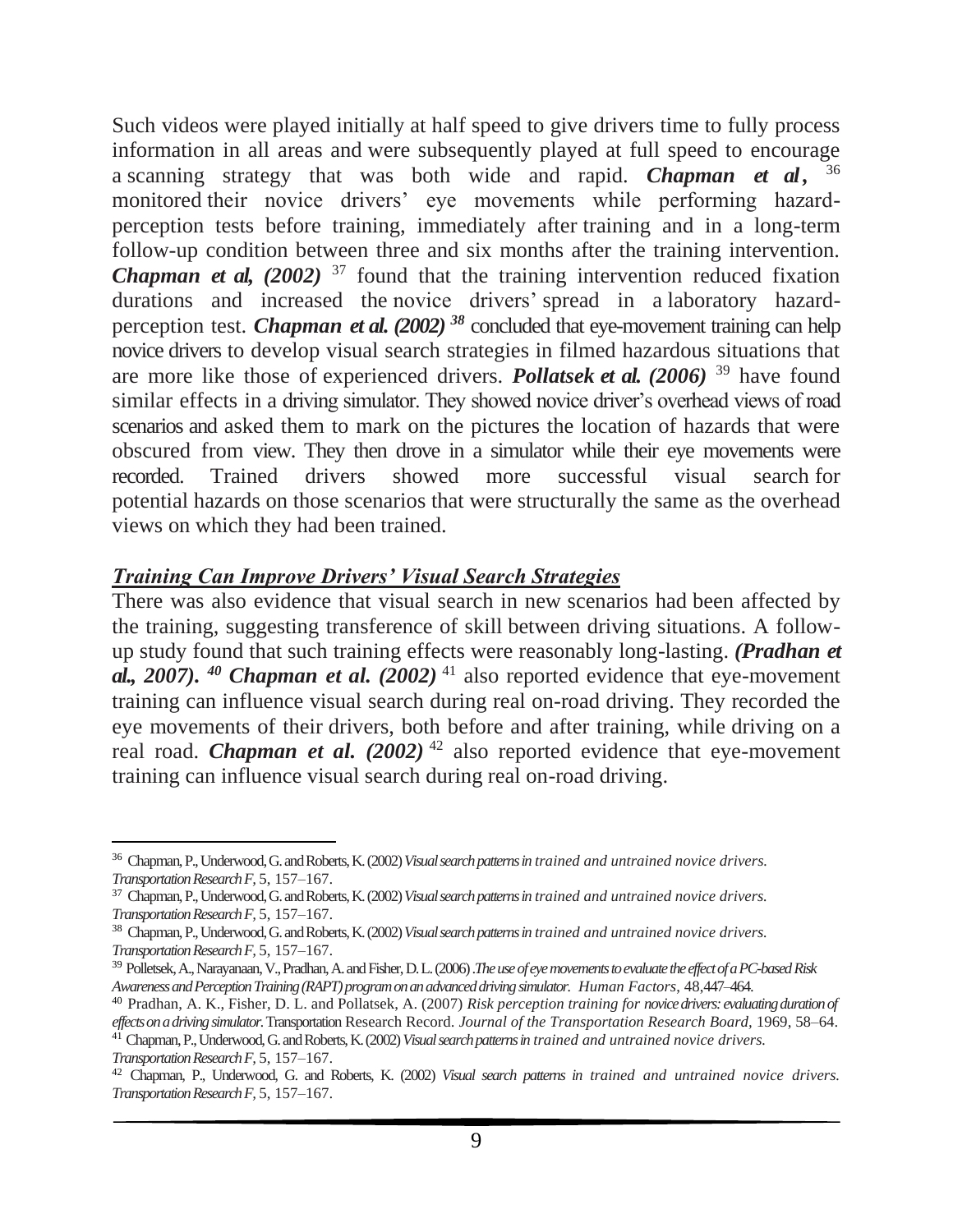They recorded the eye movements of their drivers, both before and after training, while driving on a real road in an instrumented vehicle. Although there were no significant differences infixation durations, they did find significant differences in the spread of horizontal search immediately after the intervention, although these differences were no longer significant in a follow-up three to six months after the intervention. *Pollatsek and colleagues* have recently followed up a variant of their aerial view training technique using eye tracking on real roads *(Pradhan et al, 2006).*<sup>43</sup> Here they explored eye movements in critical scenarios that either occurred naturally or were staged. They found significant training effects both for scenarios that were like those in the training phase, and those that were less similar. The training effects were, however, smaller for less similar scenarios, and they attribute this reduction to the modified training procedure used, in which photographed situations may have been very visually similar to those encountered during the actual drive *(Pollatsek et al, 2006). <sup>44</sup>* There is thus evidence that various types of training can improve drivers' visual search strategies, that these benefits can be observed in hazard-perception tests, simulated driving and actual driving, and that some of these benefits are reasonably long-lasting. Despite this promising conclusion, there are still a number of unanswered questions about the effectiveness of training.

#### *A Good Driver Could Have Avoided Many Hazards*

Although the training described by *Pollatsek et al. (2006) <sup>45</sup>* does appear to be successful in encouraging drivers to look to the location of potentially-obscured objects, it is arguable that this is only one component of expert visual search in driving. In contrast, a problem with eye-movement based training is that it may encourage a general scanning strategy that is not always appropriate; indeed, there was evidence from *Chapman et al,*  $(2002)$  <sup>46</sup> that changes in scanning strategy occurred in both dangerous and safe situations. Video-based hazard-perception training can also be criticized on the grounds that a good driver could have avoided many hazards by an appropriate approach speed and direction.

<sup>43</sup> Pradhan, A. K., Fisher, D. L., Pollatsek, A., Knodler, M. and Langone, M. (2006) *Field evaluation of a risk awareness and perception training program for younger drivers. Proceedings of the Human Factors and Ergonomics Society 50th Annual Meeting,* San Francisco, pp. 2388–2391.

<sup>44</sup> Polletsek, A., Narayanaan, V., Pradhan, A. and Fisher, D. L. (2006) .*The use of eye movements to evaluate the effect of a PC-based Risk Awarenessand Perception Training (RAPT) program on an advanced driving simulator. Human Factors*, 48,447–464.

<sup>45</sup> Pradhan, A. K., Fisher, D. L., Pollatsek, A., Knodler, M. and Langone, M. (2006) *Field evaluation of a risk awareness and perception training program for younger drivers. Proceedings of the Human Factors and Ergonomics Society 50th Annual Meeting,* San Francisco, pp. 2388–2391.

<sup>46</sup> Polletsek, A., Narayanaan, V., Pradhan, A. and Fisher, D. L. (2006) .*The use of eye movements to evaluate the effect of a PC-based Risk Awareness and Perception Training (RAPT) program on an advanced driving simulator. Human Factors*, 48,447–464.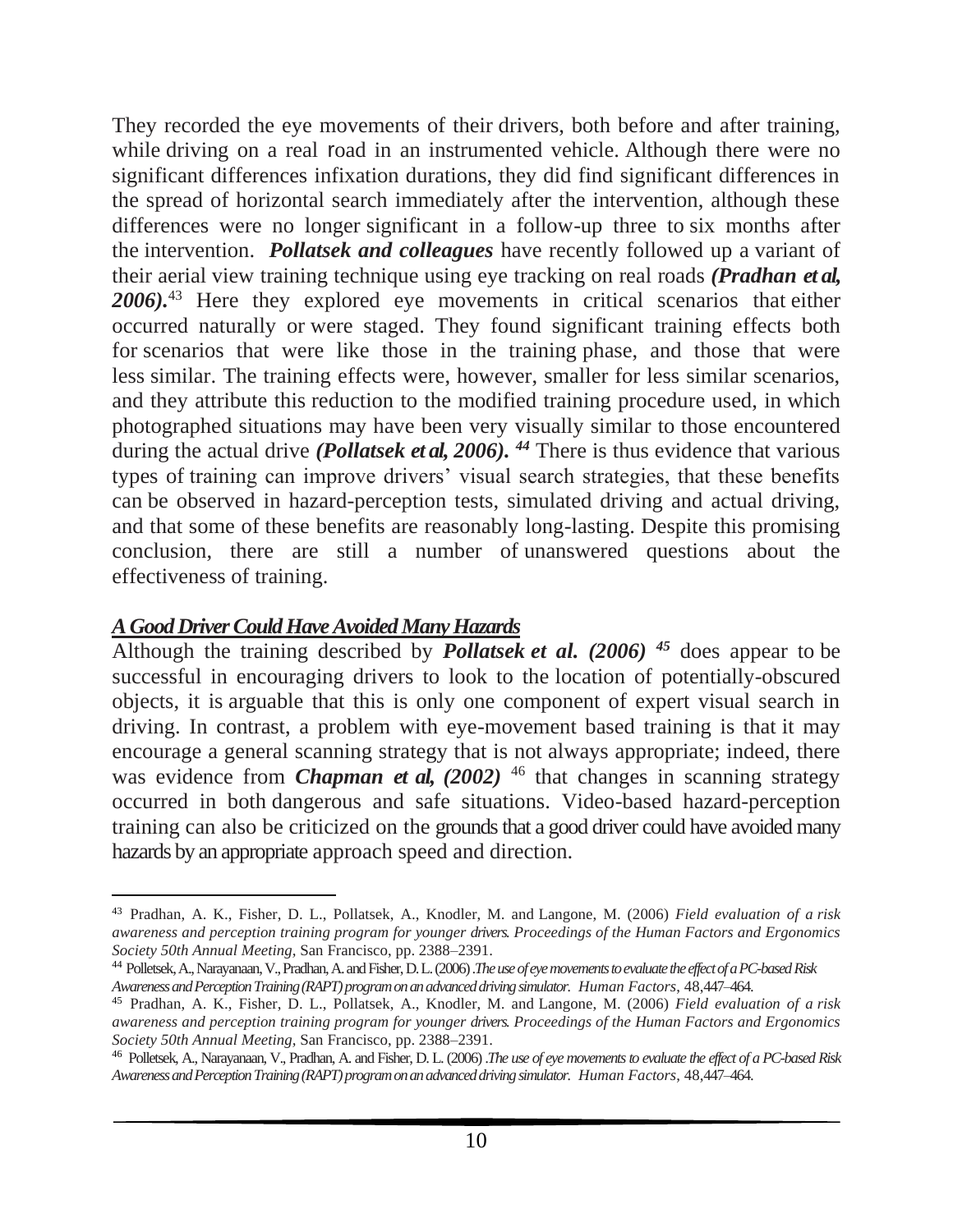A clear improvement over training using videos would thus be the use of simulated driving, in which car control was required but hazardous situations could be created for the driver to deal with in a safe and controlled environment. The suggestion, therefore, is that further efforts at training drivers' visual search patterns might be best concentrated on strategies that are appropriate in both general driving and in specific hazardous situations. The advent of low-cost highfidelity driving simulators suggests that these may be an ideal location for training in simulated hazardous situations. In addition to proposing the driving simulator as an ideal location for training, there have been specific proposals for the components of training that are most likely to be effective in producing optimal visual search strategies in novice drivers.

# *Predicting the Behaviour of Other RoadUsers*

Many real accidents are preceded by the unexpected behaviour of other road users and could have been prevented if the driver had correctly predicted their behaviour in advance. Realizing that an oncoming vehicle might be planning to turn in front of your car, or that a pedestrian walking on the pavement might be about to step into the road, requires very deep processing of the visual scene. In such cases a driver needs to be aware of potential sources of danger, fixate them at length and return to them frequently. A driver can never be sure of the behaviour of other road users, but knowledge about how potential hazards might develop will help the novice driver choose appropriate areas of the visual scene on which to concentrate their search. This may be one of the main benefits of expert commentaries, and important knowledge may be gained by simply watching a wide variety of hazardous scenarios. Additional training based on getting the driver to predict 'what happens next' in a variety of scenarios may also be valuable.

# *Developing a Mental Model of the Situation*

Some of the dangers to a driver cannot be seen until they become hazardous. For example, a child who steps out into the road from behind a parked ice-cream van becomes an immediate hazard. Experience allows a driver to identify and monitor these dangerous areas prior to the appearance of the hazard. This component is similar to the concept of 'anticipation' as used by *McKenna and colleagues (e.g. McKenna et al., 2006) <sup>47</sup>* and is clearly one of the main skills trained in *Pollatsek et al, (2006)* <sup>48</sup> training regime. *(Perhaps the "What If" may be a useful tool to anticipate hazards. Ed.)* 

<sup>48</sup> Polletsek, A., Narayanaan, V., Pradhan, A. and Fisher, D. L. (2006) .*The use of eye movements to evaluate the effect of a PC-based Risk Awareness and Perception Training (RAPT) program on an advanced driving simulator. Human Factors*, 48,447–464.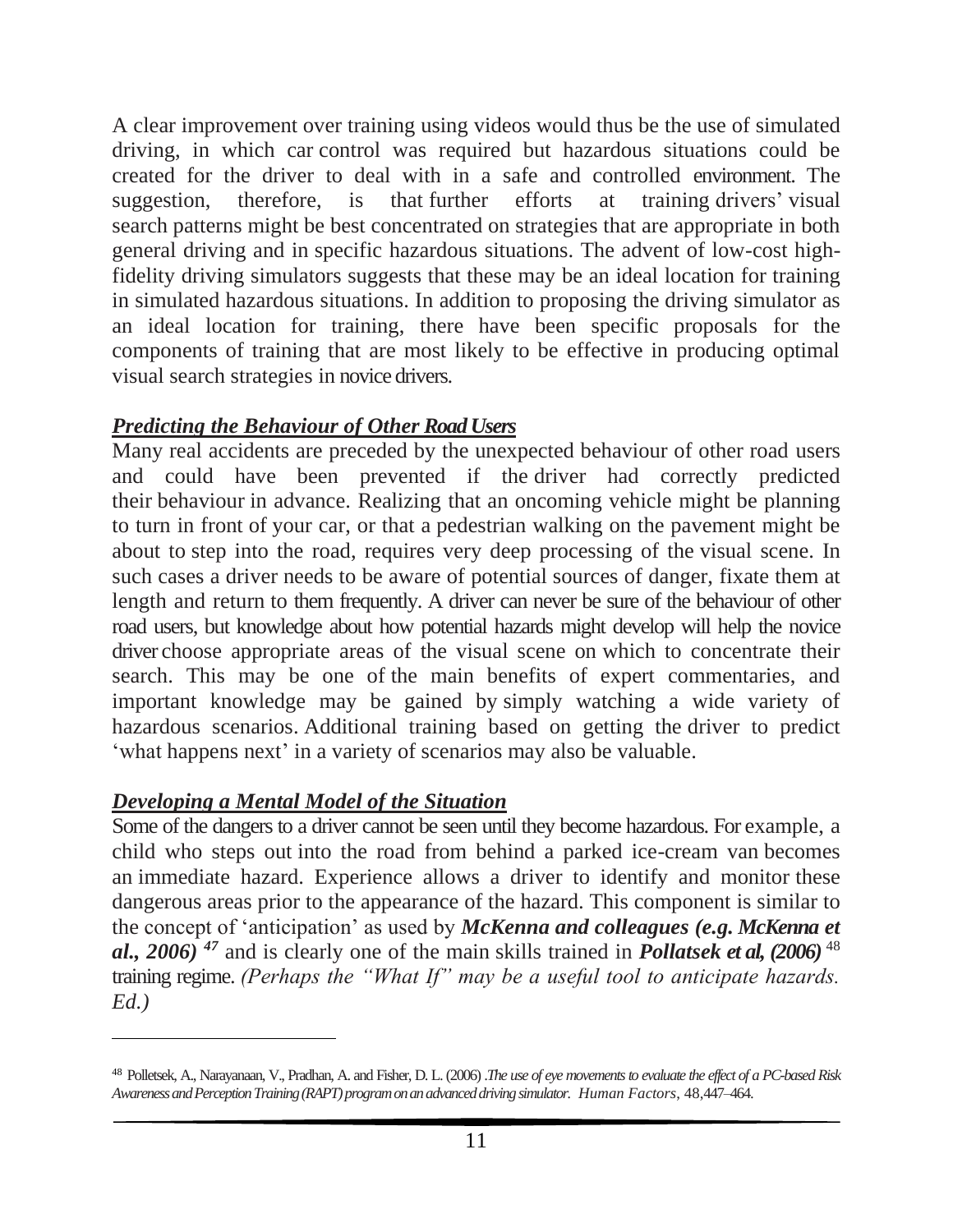# *Dividing and Focusing Attention*

The ability to monitor multiple potential sources of hazards is essential when navigating congested urban roads. The driver must prioritize locations in the visual scene according to their importance and must frequently monitor the most likely hazard spots, (areas) while inhibiting the impulse to fixate on non-hazard related information. Such ability is similar to the concept of 'scanning' training as proposed by *Chapman et al. (2002).* <sup>49</sup> However, one particular focus is the need to not just scan the road continually but particularly to disengage from hazards once they have been detected. *Crundall et al. (1999, 2002)* <sup>50</sup> have observed a reduction in the ability to detect peripheral targets in hazardous situations that may be particularly pronounced for inexperienced drivers. Thus, training should focus on ensuring that, once a hazard has been appropriately identified, attentional resources are redistributed and the remainder of the driving scene is also considered.

# *Hazard Management*

One danger with emphasizing the role of eye-movement training in novice drivers is that it avoids the general issue that many hazards can be avoided by simply adopting a safe and defensive driving style. There is always a danger that any training intervention will encourage overconfidence in a driver. Although there is evidence that components of hazard-perception training can be safely trained without encouraging an increase in risk-taking behaviours *(McKenna et al., 2006),* great care needs to be taken during any skill-based driver training. It is thus important that any training of visual search is integrated into a more general model of safe and responsible driving. In order to assess and train these aspects of driving, it is important to develop simulated hazardous driving to measure these components of driving, and to demonstrate that visual search in such situations is representative of that found in real and videoed driving studies of the type described above. When driving through different types of hazard, the following are particularly important for three aspects of training:

- Predicting the behaviour of other road users;
- Developing a mental model of the situations; and
- Dividing and focusing attention.

<sup>49</sup> Chapman, P., Underwood, G. and Roberts, K. (2002) *Visual search patterns in trained and untrained novice drivers. Transportation Research F,* 5, 157–167.

<sup>50</sup> Crundall, D., Underwood, G. and Chapman, P. (2002) Attending to the peripheral world while driving. *Applied Cognitive Psychology*, 16, 459–475.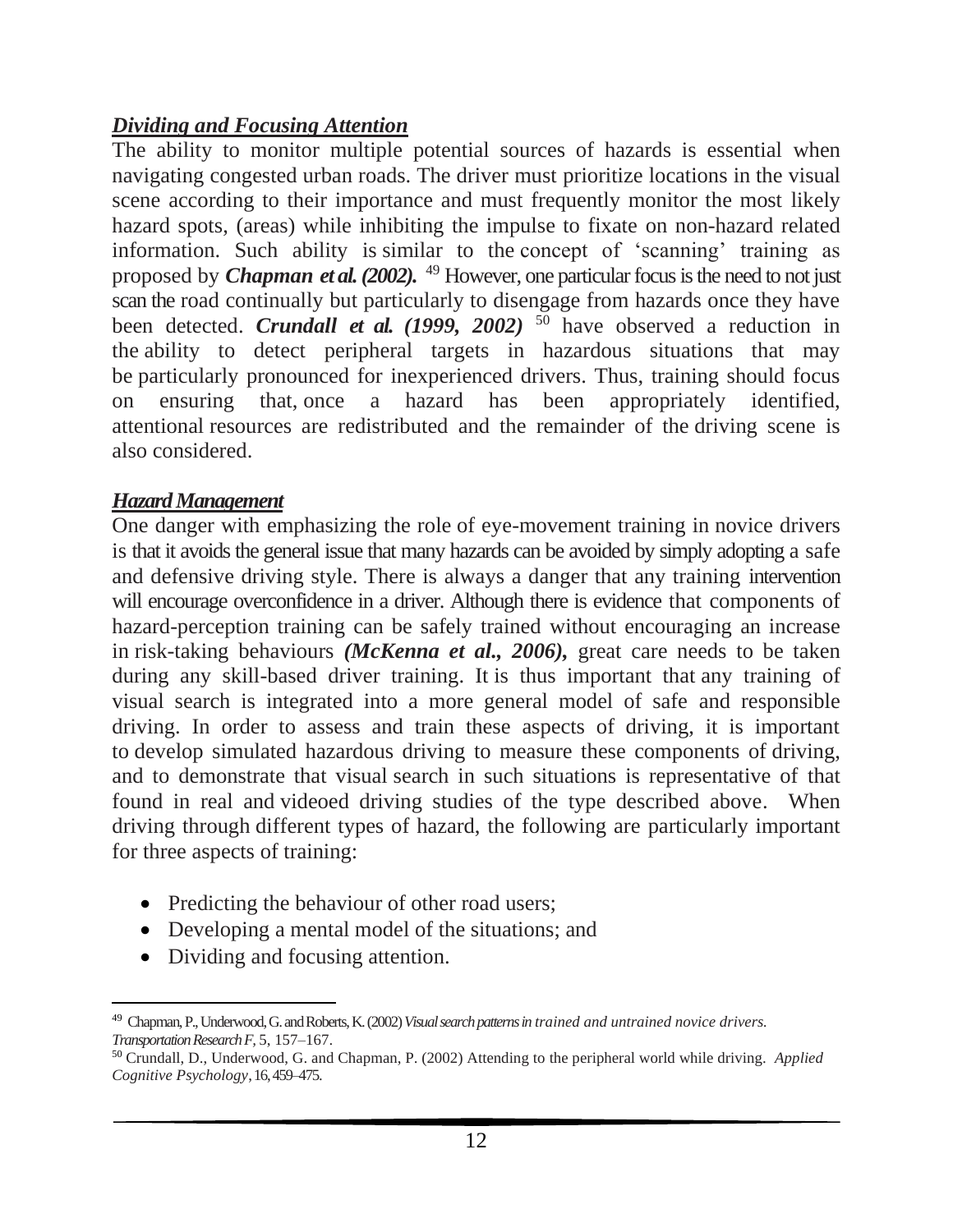# *Visual Search Results During Simulated Hazardous Driving*

For the purposes of these analyses, pilot data from drivers in the simulated hazardous scenarios described in *Crundall et al. (2006)* <sup>51</sup> were analyzed. Eyemovement data were aggregated over three windows:

- A window in which the hazard was actually present;
- A window in which the driver is approaching the location of the hazard, but the hazard is not actually in progress; and
- A window immediately preceding where the road and traffic situation are similar but the hazard location is not present.

# *Conclusion*

When a new driver becomes qualified, it is relatively easy to confirm that they possess adequate motor skills to control the vehicle (steering, braking, gearchanging etc., however; there is evidence to suggest that their higher order cognitions are not fully developed. Cognitive processing demands are reflected by several aspects of eye movement behaviour, therefore measuring this behaviour is a strong indication of cognitive difficulty on the road. Studies investigating drivers' visual search typically use eye tracking technology, allowing for momentby-moment tracking of the driver's eye movements over the visual scene. It is typical for drivers' general visual search to be measured over the visual scene in terms of fixation durations (how long each fixation lasts before the next saccade), the number of fixations made in a given time period, and horizontal and vertical spread of search (in terms of the variance in fixation locations across the visual field). Novice drivers are overrepresented in road traffic crashes and accident rates are particularly high in the first few months after obtaining a driver's license and decline as drivers gain experience. It is important to understand how novice drivers differ from experienced drivers, and how novice drivers learn from experience, in order to develop effective crash countermeasures. Several studies have indicated that inexperienced drivers tend to utilize only a small proportion of their visual field when driving, and this limited visual search behaviour may play a significant role in the over-representation of young novice drivers' involvement in crashes.

<sup>51</sup> Crundall, D., Chapman, P., Underwood, G., van Loon, E. and Chapman, P (2006) *Developing simulator-based visual search and hazard perception training.* In *Behavioural Research in Road Safety 2006, Sixteenth Seminar.* London: Department for Transport. pp. 213–224.